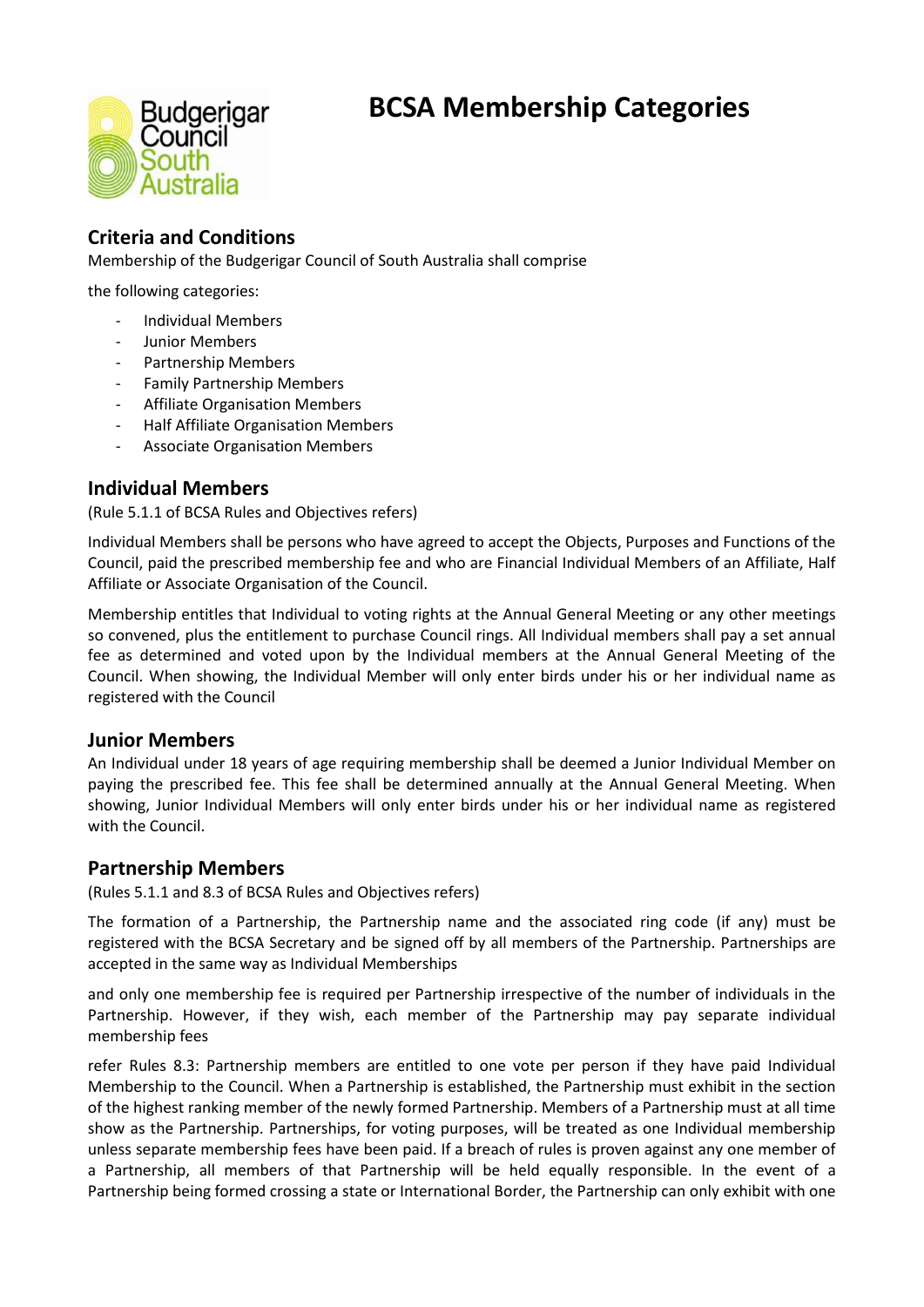state at a National Competition. The dissolution or retirement from a Partnership must be confirmed in writing with the BCSA Secretary as soon as possible by all those that were within the Partnership. Secretaries of Affiliated and Associate Organisations will be advised of Partnerships as and when they are approved or changed. (Rule 3.16 refers)

## **Family Partnership Members**

(Rules 5.1.1 and 8.3 of BCSA Rules and Objectives refers)

Family Members are, in effect, treated in the same way as Partnerships. The formation of a Family, the Family name and the associated ring code (if any) must be registered with the BCSA Secretary and signed off by all members of the Family. Family Memberships are accepted in the same way as Individual Memberships and only one membership fee is required per Family (irrespective of the number of individuals in the family). However, if

they wish, other members of the Family may pay separate individual membership fees refer Rules 8.3: Family members are entitled to one vote per person if they have paid Individual Membership to the Council. When a Family Membership is established, the Family must exhibit in the section of the highest ranking member of the Family. Members of a Family must at all time show in the Family Membership name. A Family for voting purposes will be treated as one Individual membership unless separate membership fees have been paid.

If a breach of rules is proven against any one member of a Family, all members of that family will be held equally responsible. In the event of a Family Membership being formed crossing a state or International Border, the Family Membership can only exhibit with one state at a National Competition.

The dissolution or retirement from a Family Membership must be confirmed in writing with the BCSA Secretary as soon as possible. Secretaries of Affiliated and Associate Organisations will be advised of Family Memberships as and when they are approved or changed. (Rule 3.16 refers)

## **Affiliate Organisation Members**

(Rule 5.2.1 of BCSA Rules and Objectives refers)

An Affiliate Organisation shall pay a set fee per annum as recommended by The Council and voted upon by Individual Members annually at the Annual General Meeting. An Affiliate Organisation is permitted to appoint from its members a nominated number of representatives who will become Councillors. On becoming an Affiliate Organisation, all financial Individual Members of that Organisation shall be bound by the Rules of The Council and shall only be able to purchase rings supplied by The Council. The only exception to this ruling is, if a financial Individual Member is a dual member of both this Council and of a recognized interstate Organisation and chooses to purchase rings through that interstate Organisations

Controlling Body. Noting that only 'SA' prefixed rings will be accepted on birds for the

purpose of selecting a team to represent South Australia at the ANBC Championship Show. To be an Affiliate Organisation of The Council, Metropolitan Organisations (within a 50 km radius of the Adelaide G.P.O. ) must have a minimum of ten (10) financial Individual Members of The Council and, Country Organisations a minimum of five (5). Individual Members can only nominate one 'Principal' Organisation for the purpose of this ruling.

## **Half Affiliate Organisation Members**

(Rule 5.2.2 of BCSA Rules and Objectives refers)

A "Half Affiliate" Organisation shall pay 50% of the Affiliated Organisation fee per annum and be permitted to appoint from its members ONE representative who will become a Counsellor. On becoming an Associate Organisation, all financial Individual Members of that Organisation shall be bound by the Rules of The Council and shall only be able to purchase rings supplied by The Council. The only exception to this ruling is if a financial Individual Member is a dual member of both this Council and of a recognised interstate Organisation and chooses to purchase rings through that interstate Organisations Controlling Body noting that only 'SA' prefixed rings will be accepted on birds for the purpose of selecting a team to represent